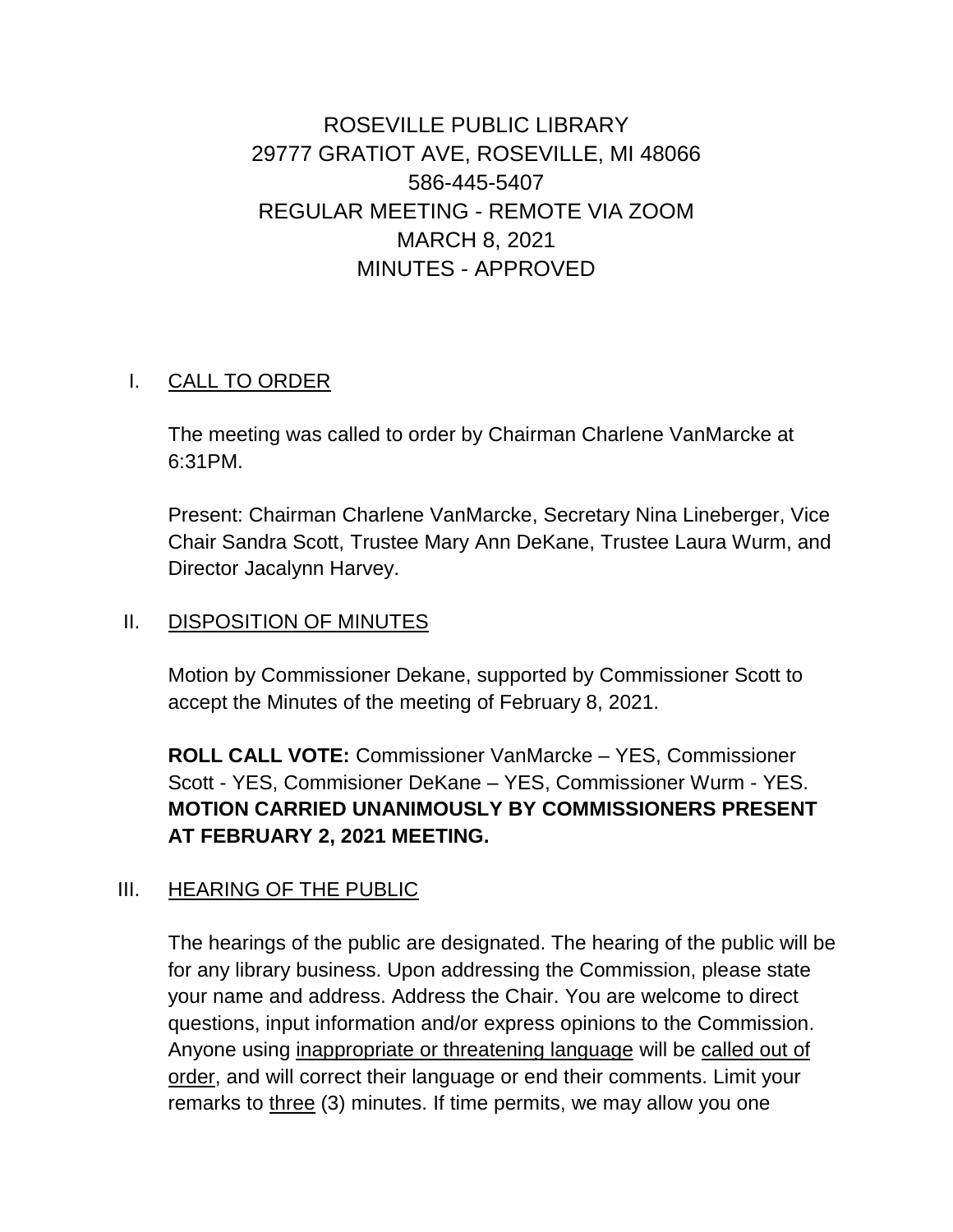additional time period to provide new information or answer questions from the Trustees. Anyone not adhering to these rules will be called out of order by the Chair.

## IV. REPORT OF THE DIRECTOR

- 1. Library Update
	- A. The library opened February 22nd with limited hours, Monday thru Saturday, 10:00AM thru 4:00PM.
	- B. The library will be closed April 2-3 for Good Friday and Easter, and reopen on April 5th.
- 2. Library Programs, Services, and Collections
	- A. Discussed recent donations: Wonder Books and monetary contribution by the Roseville Police Department.
	- B. Discussed March program schedule, including Spring Book Walk and Egg Hunt and book bundles.
	- C. Certain Dr. Seuss books to be re-cataloged to the reference section since they will not remain in print.
- 3. Library Statistics
- 4. Budget and Bills

Commissioner DeKane motioned to accept bills including the Revenue and Expense Report ending January 31, 2021. Supported by Commissioner Wurm.

**ROLL CALL VOTE:** Commissioner VanMarcke – YES, Commissioner Scott - YES, Commissioner Lineberger – YES, Commisioner DeKane – YES, Commissioner Wurm - YES. **MOTION CARRIED UNANIMOUSLY.**

#### V. SUBURBAN LIBRARY COOPERATIVE

- 1. The Library Network (TLN) will be providing us an Amazon Prime account.
- 2. TLN will be writing a letter to call for library employees to be eligible for covid-19 vaccines.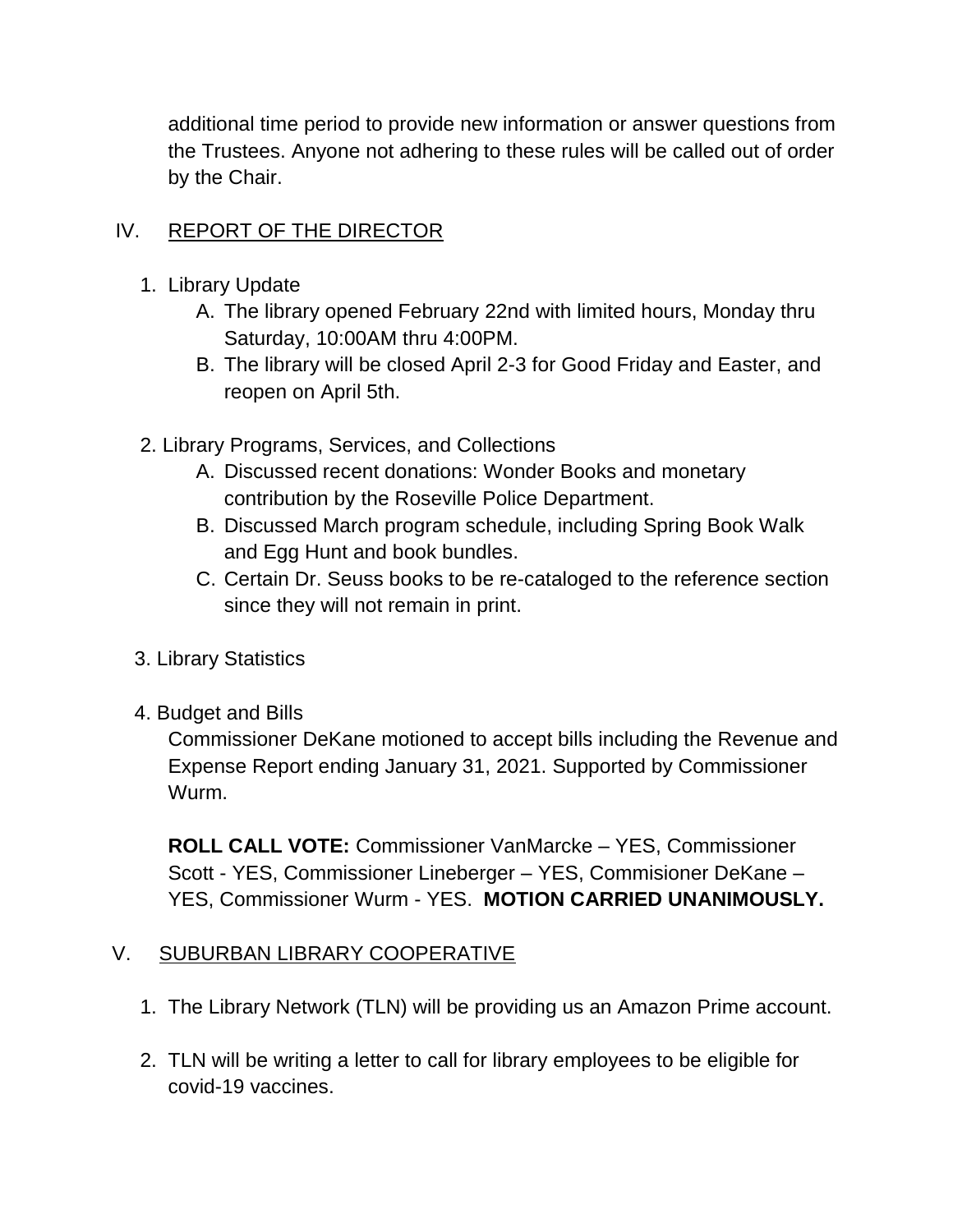# VI. COMMUNICATIONS Read note from an appreciative patron.

## VII. UNFINISHED BUSINESS

- 1. Trustee Position has been filled by Commissioner Lineberger. She was appointed at the City Council Meeting on February 23,2021. She was sworn in on March 4, 2021.
- 2. Personnel.

One resignation and one employee let go. Tracy Wilson is the new Assistant Director/Youth Services Coordinator. Part-time Adult Services Librarian position to be posted.

3. Revised Volunteer Policy

Commissioner Dekane motioned to table until the April 12, 2021 meeting pending the Youth Librarian to look over current policy. Motion supported by Commissioner Wurm.

**ROLL CALL VOTE:** Commissioner VanMarcke – YES, Commissioner Scott - YES, Commissioner Lineberger – YES, Commisioner DeKane – YES, Commissioner Wurm - YES. **MOTION CARRIED UNANIMOUSLY.**

4. Annual Budget Submitted February 26, 2021.

#### VIII. NEW BUSINESS

1. Stained Glass Window from Erin Presbyterian and Photos of Churches. Stained glass pieces are intact but will need to be reframed as all the lead "came" is no longer intact. Photos provided by the library and may be reprinted by the Roseville Historical and Genealogical Society. Kneeler is being stored in the basement.